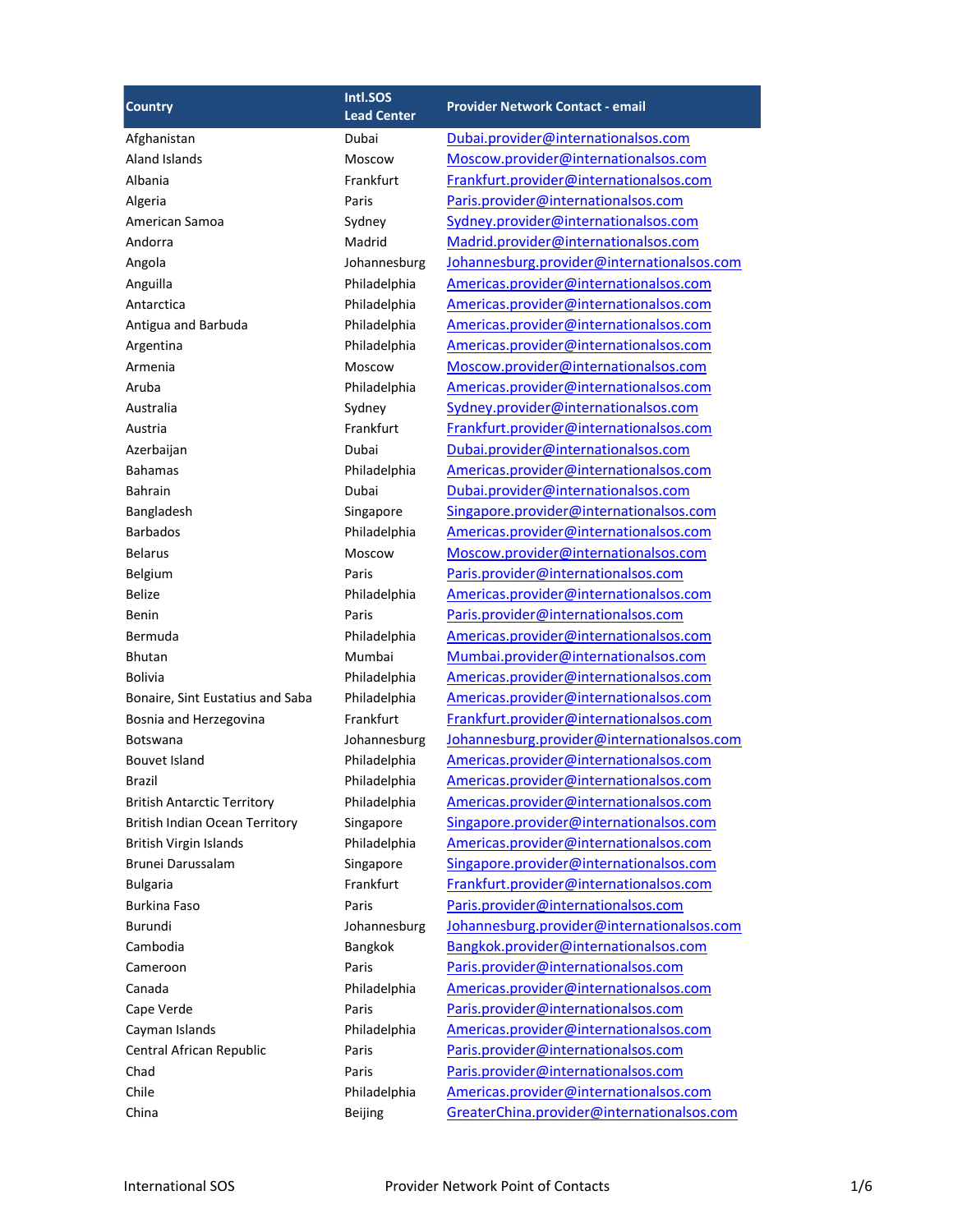| <b>Country</b>                             | Intl.SOS           | <b>Provider Network Contact - email</b>    |
|--------------------------------------------|--------------------|--------------------------------------------|
|                                            | <b>Lead Center</b> |                                            |
| Christmas Island                           | Sydney             | Sydney.provider@internationalsos.com       |
| Cocos (Keeling) Islands                    | Sydney             | Sydney.provider@internationalsos.com       |
| Colombia                                   | Philadelphia       | Americas.provider@internationalsos.com     |
| Comoros                                    | Paris              | Paris.provider@internationalsos.com        |
| Congo                                      | Paris              | Paris.provider@internationalsos.com        |
| Congo, Democratic Republic                 | Paris              | Paris.provider@internationalsos.com        |
| Cook Islands                               | Sydney             | Sydney.provider@internationalsos.com       |
| Costa Rica                                 | Philadelphia       | Americas.provider@internationalsos.com     |
| Cote d'Ivoire                              | Paris              | Paris.provider@internationalsos.com        |
| Croatia                                    | Frankfurt          | Frankfurt.provider@internationalsos.com    |
| Cuba                                       | Philadelphia       | Americas.provider@internationalsos.com     |
| Curacao                                    | Philadelphia       | Americas.provider@internationalsos.com     |
| Cyprus                                     | Dubai              | Dubai.provider@internationalsos.com        |
| Czech Republic                             | Frankfurt          | Frankfurt.provider@internationalsos.com    |
| Denmark                                    | London             | London.provider@internationalsos.com       |
| Djibouti                                   | Paris              | Paris.provider@internationalsos.com        |
| Dominica                                   | Philadelphia       | Americas.provider@internationalsos.com     |
| Dominican Republic                         | Philadelphia       | Americas.provider@internationalsos.com     |
| <b>East Timor</b>                          | Sydney             | Sydney.provider@internationalsos.com       |
| Ecuador                                    | Philadelphia       | Americas.provider@internationalsos.com     |
| Egypt                                      | Dubai              | Dubai.provider@internationalsos.com        |
| El Salvador                                | Philadelphia       | Americas.provider@internationalsos.com     |
| <b>Equatorial Guinea</b>                   | Paris              | Paris.provider@internationalsos.com        |
| Eritrea                                    | Dubai              | Dubai.provider@internationalsos.com        |
| Estonia                                    | Frankfurt          | Frankfurt.provider@internationalsos.com    |
| Ethiopia                                   | Johannesburg       | Johannesburg.provider@internationalsos.com |
| Falkland Islands (Islas Malvinas)          | Philadelphia       | Americas.provider@internationalsos.com     |
| Faroe Islands                              | London             | London.provider@internationalsos.com       |
| Fiji                                       | Sydney             | Sydney.provider@internationalsos.com       |
| Finland                                    | London             | London.provider@internationalsos.com       |
| France                                     | Paris              | Paris.provider@internationalsos.com        |
| French Guiana                              | Paris              | Paris.provider@internationalsos.com        |
| French Polynesia                           | Sydney             | Sydney.provider@internationalsos.com       |
| French Southern and Antarctic Lands Sydney |                    | Sydney.provider@internationalsos.com       |
| Gabon                                      | Paris              | Paris.provider@internationalsos.com        |
| Gambia                                     | Paris              | Paris.provider@internationalsos.com        |
| Georgia                                    | Dubai              | Dubai.provider@internationalsos.com        |
| Germany                                    | Frankfurt          | Frankfurt.provider@internationalsos.com    |
| Ghana                                      | Paris              | Paris.provider@internationalsos.com        |
| Gibraltar                                  | London             | London.provider@internationalsos.com       |
| Greece                                     | Paris              | Paris.provider@internationalsos.com        |
| Greenland                                  | London             | London.provider@internationalsos.com       |
| Grenada                                    | Philadelphia       | Americas.provider@internationalsos.com     |
| Guadeloupe                                 | Paris              | Paris.provider@internationalsos.com        |
| Guam                                       | Singapore          | Singapore.provider@internationalsos.com    |
| Guatemala                                  | Philadelphia       | Americas.provider@internationalsos.com     |
| Guernsey                                   | London             | London.provider@internationalsos.com       |
| Guinea                                     | Paris              | Paris.provider@internationalsos.com        |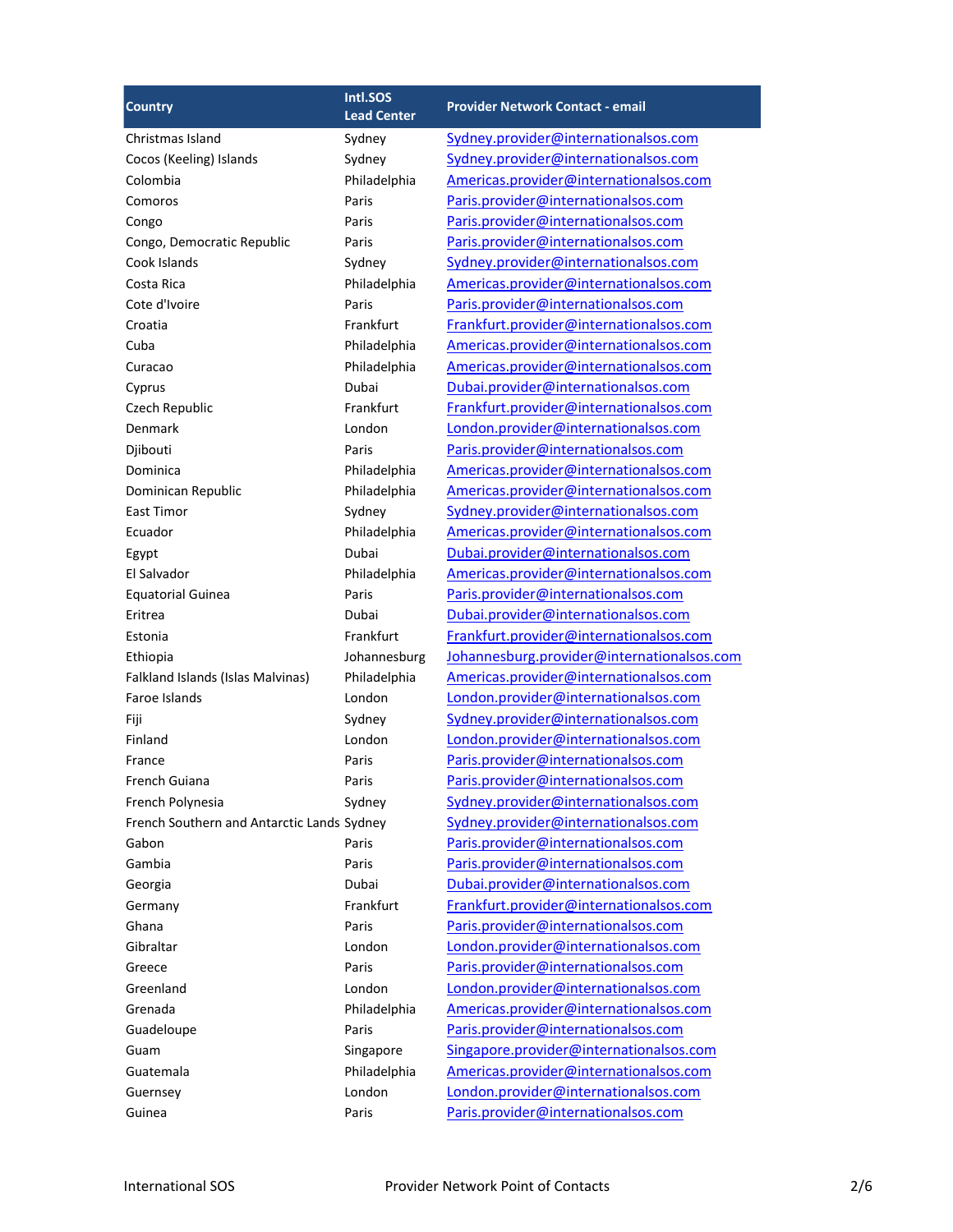| <b>Country</b>                           | Intl.SOS           | <b>Provider Network Contact - email</b>    |
|------------------------------------------|--------------------|--------------------------------------------|
|                                          | <b>Lead Center</b> |                                            |
| Guinea-Bissau                            | Paris              | Paris.provider@internationalsos.com        |
| Guyana                                   | Philadelphia       | Americas.provider@internationalsos.com     |
| Haiti                                    | Philadelphia       | Americas.provider@internationalsos.com     |
| <b>Heard Island and McDonald Islands</b> | Sydney             | Sydney.provider@internationalsos.com       |
| Holy See (Vatican City)                  | Paris              | Paris.provider@internationalsos.com        |
| Honduras                                 | Philadelphia       | Americas.provider@internationalsos.com     |
| Hong Kong, SAR                           | Hong Kong          | GreaterChina.provider@internationalsos.com |
| Hungary                                  | Frankfurt          | Frankfurt.provider@internationalsos.com    |
| Iceland                                  | London             | London.provider@internationalsos.com       |
| India                                    | Mumbai             | Mumbai.provider@internationalsos.com       |
| Indonesia                                | Jakarta            | Jakarta.provider@internationalsos.com      |
| Iran                                     | Dubai              | Dubai.provider@internationalsos.com        |
| Iraq                                     | Dubai              | Dubai.provider@internationalsos.com        |
| Ireland                                  | London             | London.provider@internationalsos.com       |
| Israel                                   | Paris              | Paris.provider@internationalsos.com        |
| Italy                                    | Paris              | Paris.provider@internationalsos.com        |
| Jamaica                                  | Philadelphia       | Americas.provider@internationalsos.com     |
| Japan                                    | Tokyo              | Tokyo.provider@internationalsos.com        |
| Jersey                                   | London             | London.provider@internationalsos.com       |
| Jordan                                   | Dubai              | Dubai.provider@internationalsos.com        |
| Kazakhstan                               | Moscow             | Moscow.provider@internationalsos.com       |
| Kenya                                    | Johannesburg       | Johannesburg.provider@internationalsos.com |
| Kerguelen Islands                        | Paris              | Paris.provider@internationalsos.com        |
| Kiribati                                 | Sydney             | Sydney.provider@internationalsos.com       |
| Korea, North                             | Beijing            | GreaterChina.provider@internationalsos.com |
| Korea, South                             | Seoul              | Seoul.provider@internationalsos.com        |
| Kosovo                                   | Frankfurt          | Frankfurt.provider@internationalsos.com    |
| Kuwait                                   | Dubai              | Dubai.provider@internationalsos.com        |
| Kyrgyzstan                               | Moscow             | Moscow.provider@internationalsos.com       |
| Laos                                     | Bangkok            | Bangkok.provider@internationalsos.com      |
| Latvia                                   | Frankfurt          | Frankfurt.provider@internationalsos.com    |
| Lebanon                                  | Dubai              | Dubai.provider@internationalsos.com        |
| Lesotho                                  | Johannesburg       | Johannesburg.provider@internationalsos.com |
| Liberia                                  | Paris              | Paris.provider@internationalsos.com        |
| Libya                                    | Dubai              | Dubai.provider@internationalsos.com        |
| Liechtenstein                            | Frankfurt          | Frankfurt.provider@internationalsos.com    |
| Lithuania                                | Frankfurt          | Frankfurt.provider@internationalsos.com    |
| Luxembourg                               | Paris              | Paris.provider@internationalsos.com        |
| Macao, SAR                               | Hong Kong          | GreaterChina.provider@internationalsos.com |
| Macedonia                                | Frankfurt          | Frankfurt.provider@internationalsos.com    |
| Madagascar                               | Paris              | Paris.provider@internationalsos.com        |
| Malawi                                   | Johannesburg       | Johannesburg.provider@internationalsos.com |
| Malaysia                                 | Kuala Lumpur       | KualaLumpur.provider@internationalsos.com  |
| Maldives                                 | Singapore          | Singapore.provider@internationalsos.com    |
| Mali                                     | Paris              | Paris.provider@internationalsos.com        |
| Malta                                    | Paris              | Paris.provider@internationalsos.com        |
| Man, Isle of                             | London             | London.provider@internationalsos.com       |
| Marshall Islands                         | Sydney             | Sydney.provider@internationalsos.com       |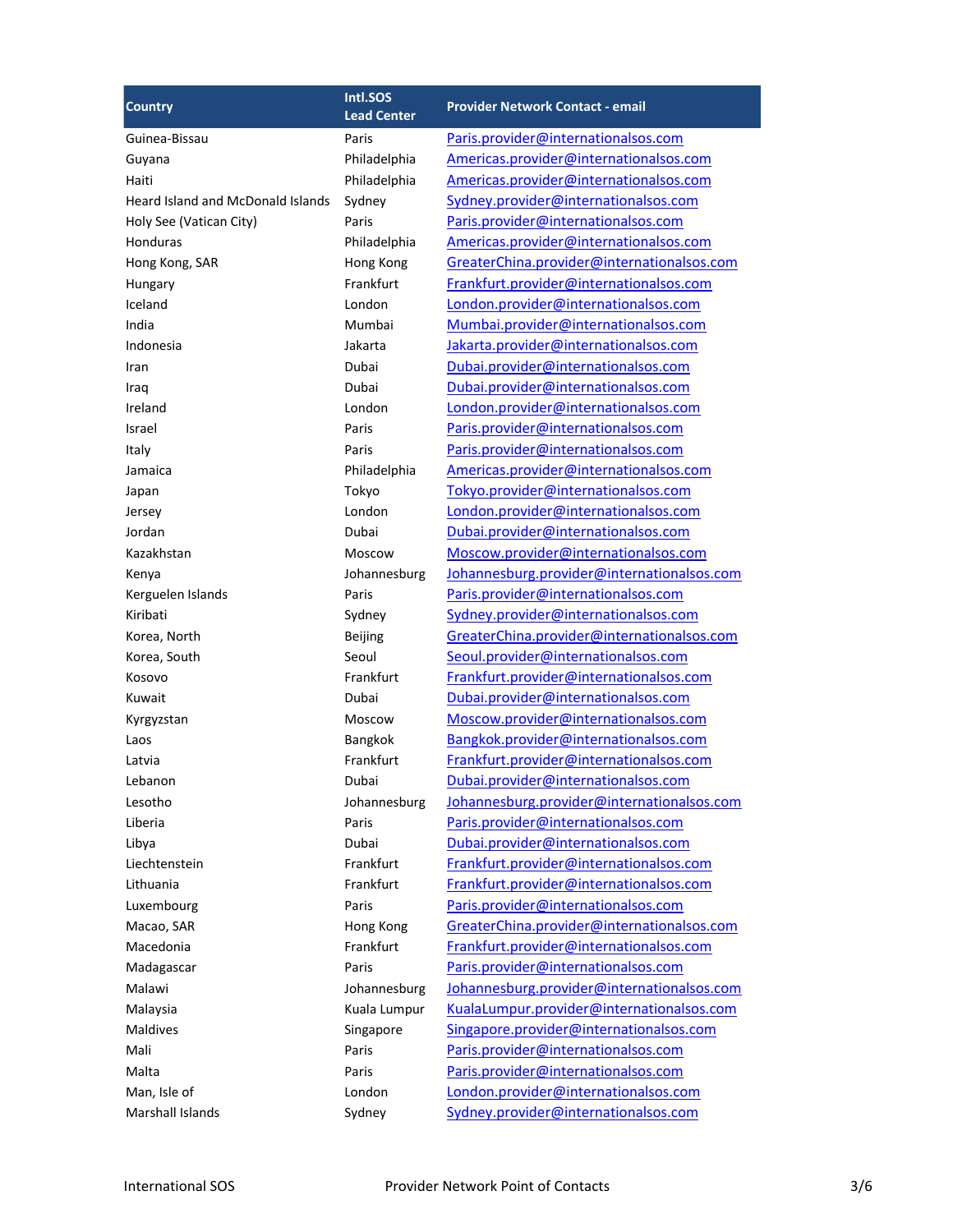| <b>Country</b>               | Intl.SOS<br><b>Lead Center</b> | <b>Provider Network Contact - email</b>    |
|------------------------------|--------------------------------|--------------------------------------------|
| Martinique                   | Paris                          | Paris.provider@internationalsos.com        |
| Mauritania                   | Paris                          | Paris.provider@internationalsos.com        |
| <b>Mauritius</b>             | Johannesburg                   | Johannesburg.provider@internationalsos.com |
| Mayotte                      | Paris                          | Paris.provider@internationalsos.com        |
| Mexico                       | Philadelphia                   | Americas.provider@internationalsos.com     |
| Micronesia, Federated States | Sydney                         | Sydney.provider@internationalsos.com       |
| Midway Islands               | Philadelphia                   | Americas.provider@internationalsos.com     |
| Moldova                      | Moscow                         | Moscow.provider@internationalsos.com       |
| Monaco                       | Paris                          | Paris.provider@internationalsos.com        |
| Mongolia                     | Beijing                        | GreaterChina.provider@internationalsos.com |
| Montenegro                   | Frankfurt                      | Frankfurt.provider@internationalsos.com    |
| Montserrat                   | Philadelphia                   | Americas.provider@internationalsos.com     |
| Morocco                      | Paris                          | Paris.provider@internationalsos.com        |
| Mozambique                   | Johannesburg                   | Johannesburg.provider@internationalsos.com |
| Myanmar                      | Bangkok                        | Bangkok.provider@internationalsos.com      |
| Namibia                      | Johannesburg                   | Johannesburg.provider@internationalsos.com |
| Nauru                        | Sydney                         | Sydney.provider@internationalsos.com       |
| Nepal                        | Mumbai                         | Mumbai.provider@internationalsos.com       |
| Netherlands                  | London                         | London.provider@internationalsos.com       |
| <b>Netherlands Antilles</b>  | Philadelphia                   | Americas.provider@internationalsos.com     |
| New Caledonia                | Sydney                         | Sydney.provider@internationalsos.com       |
| New Zealand                  | Sydney                         | Sydney.provider@internationalsos.com       |
| Nicaragua                    | Philadelphia                   | Americas.provider@internationalsos.com     |
| Niger                        | Paris                          | Paris.provider@internationalsos.com        |
| Nigeria                      | Paris                          | Paris.provider@internationalsos.com        |
| Niue                         | Sydney                         | Sydney.provider@internationalsos.com       |
| Norfolk Island               | Sydney                         | Sydney.provider@internationalsos.com       |
| Northern Mariana Islands     | Singapore                      | Singapore.provider@internationalsos.com    |
| Norway                       | London                         | London.provider@internationalsos.com       |
| Oman                         | Dubai                          | Dubai.provider@internationalsos.com        |
| Pakistan                     | Dubai                          | Dubai.provider@internationalsos.com        |
| Palau                        | Singapore                      | Singapore.provider@internationalsos.com    |
| Panama                       | Philadelphia                   | Americas.provider@internationalsos.com     |
| Papua New Guinea             | Sydney                         | Sydney.provider@internationalsos.com       |
| Paraguay                     | Philadelphia                   | Americas.provider@internationalsos.com     |
| Peru                         | Philadelphia                   | Americas.provider@internationalsos.com     |
| Philippines                  | Manila                         | Manila.provider@internationalsos.com       |
| Pitcairn Islands             | Sydney                         | Sydney.provider@internationalsos.com       |
| Poland                       | Frankfurt                      | Frankfurt.provider@internationalsos.com    |
| Portugal                     | Madrid                         | Madrid.provider@internationalsos.com       |
| Puerto Rico                  | Philadelphia                   | Americas.provider@internationalsos.com     |
| Qatar                        | Dubai                          | Dubai.provider@internationalsos.com        |
| Reunion                      | Paris                          | Paris.provider@internationalsos.com        |
| Romania                      | Frankfurt                      | Frankfurt.provider@internationalsos.com    |
| Russia                       | Moscow                         | Moscow.provider@internationalsos.com       |
| Rwanda                       | Johannesburg                   | Johannesburg.provider@internationalsos.com |
| Saint Barthelemy             | Philadelphia                   | Americas.provider@internationalsos.com     |
| Saint Helena                 | London                         | London.provider@internationalsos.com       |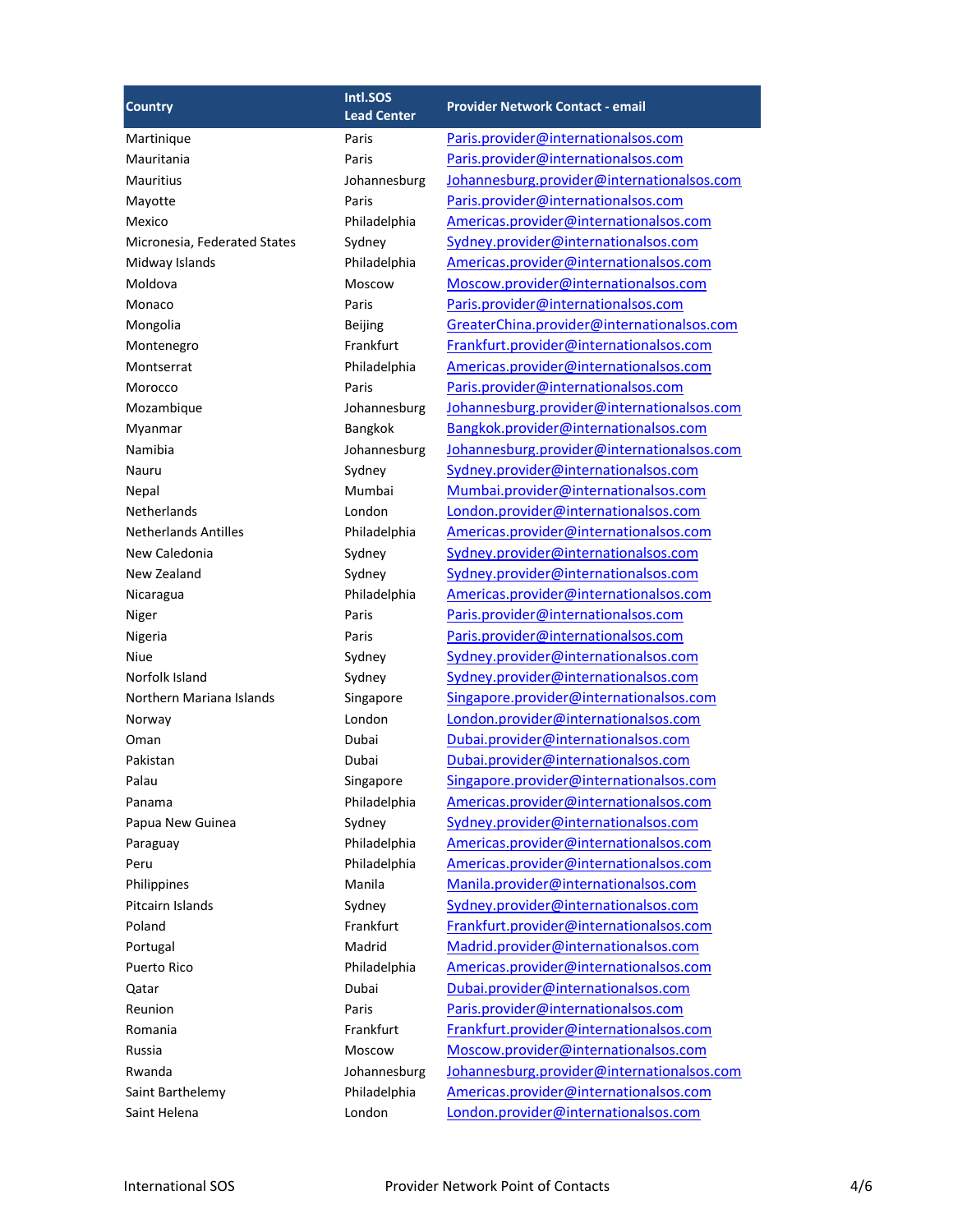|                                                  | Intl.SOS               | <b>Provider Network Contact - email</b>    |
|--------------------------------------------------|------------------------|--------------------------------------------|
| <b>Country</b>                                   | <b>Lead Center</b>     |                                            |
| Saint Kitts and Nevis                            | Philadelphia           | Americas.provider@internationalsos.com     |
| Saint Lucia                                      | Philadelphia           | Americas.provider@internationalsos.com     |
| Saint Martin (French Part)                       | Philadelphia           | Americas.provider@internationalsos.com     |
| Saint Pierre and Miquelon                        | Philadelphia           | Americas.provider@internationalsos.com     |
| Saint Vincent and the Grenadines                 | Philadelphia           | Americas.provider@internationalsos.com     |
| Samoa                                            | Sydney                 | Sydney.provider@internationalsos.com       |
| San Marino                                       | Paris                  | Paris.provider@internationalsos.com        |
| Sao Tome and Principe                            | Paris                  | Paris.provider@internationalsos.com        |
| Saudi Arabia                                     | Dubai                  | Dubai.provider@internationalsos.com        |
| Senegal                                          | Paris                  | Paris.provider@internationalsos.com        |
| Serbia                                           | Frankfurt              | Frankfurt.provider@internationalsos.com    |
| Seychelles                                       | Johannesburg           | Johannesburg.provider@internationalsos.com |
| Sierra Leone                                     | Paris                  | Paris.provider@internationalsos.com        |
| Singapore                                        | Singapore              | Singapore.provider@internationalsos.com    |
| Sint Maarten (Dutch Part)                        | Philadelphia           | Americas.provider@internationalsos.com     |
| Slovakia                                         | Frankfurt              | Frankfurt.provider@internationalsos.com    |
| Slovenia                                         | Frankfurt              | Frankfurt.provider@internationalsos.com    |
| Solomon Islands                                  | Sydney                 | Sydney.provider@internationalsos.com       |
| Somalia                                          | Johannesburg           | Johannesburg.provider@internationalsos.com |
| South Africa                                     | Johannesburg           | Johannesburg.provider@internationalsos.com |
| South Georgia and the South Sandwic Philadelphia |                        | Americas.provider@internationalsos.com     |
| South Sudan                                      |                        | Johannesburg.provider@internationalsos.com |
|                                                  | Johannesburg<br>Madrid |                                            |
| Spain                                            |                        | Madrid.provider@internationalsos.com       |
| Sri Lanka                                        | Singapore              | Singapore.provider@internationalsos.com    |
| Sudan                                            | Dubai                  | Dubai.provider@internationalsos.com        |
| Suriname                                         | Philadelphia           | Americas.provider@internationalsos.com     |
| Svalbard                                         | London                 | London.provider@internationalsos.com       |
| Swaziland                                        | Johannesburg           | Johannesburg.provider@internationalsos.com |
| Sweden                                           | London                 | London.provider@internationalsos.com       |
| Switzerland                                      | Geneva                 | Paris.provider@internationalsos.com        |
| Syrian Arab Republic                             | Dubai                  | Dubai.provider@internationalsos.com        |
| Taiwan, ROC                                      | Taipei                 | GreaterChina.provider@internationalsos.com |
| Tajikistan                                       | Moscow                 | Moscow.provider@internationalsos.com       |
| Tanzania                                         | Johannesburg           | Johannesburg.provider@internationalsos.com |
| Thailand                                         | Bangkok                | Bangkok.provider@internationalsos.com      |
| Togo                                             | Paris                  | Paris.provider@internationalsos.com        |
| Tokelau                                          | Sydney                 | Sydney.provider@internationalsos.com       |
| Tonga                                            | Sydney                 | Sydney.provider@internationalsos.com       |
| Trinidad and Tobago                              | Philadelphia           | Americas.provider@internationalsos.com     |
| Tunisia                                          | Paris                  | Paris.provider@internationalsos.com        |
| Turkey                                           | Dubai                  | Dubai.provider@internationalsos.com        |
| Turkmenistan                                     | Moscow                 | Moscow.provider@internationalsos.com       |
| <b>Turks and Caicos Islands</b>                  | Philadelphia           | Americas.provider@internationalsos.com     |
| Tuvalu                                           | Sydney                 | Sydney.provider@internationalsos.com       |
| Uganda                                           | Johannesburg           | Johannesburg.provider@internationalsos.com |
| Ukraine                                          | Dubai                  | Dubai.provider@internationalsos.com        |
| <b>United Arab Emirates</b>                      | Dubai                  | Dubai.provider@internationalsos.com        |
| United Kingdom                                   | London                 | London.provider@internationalsos.com       |